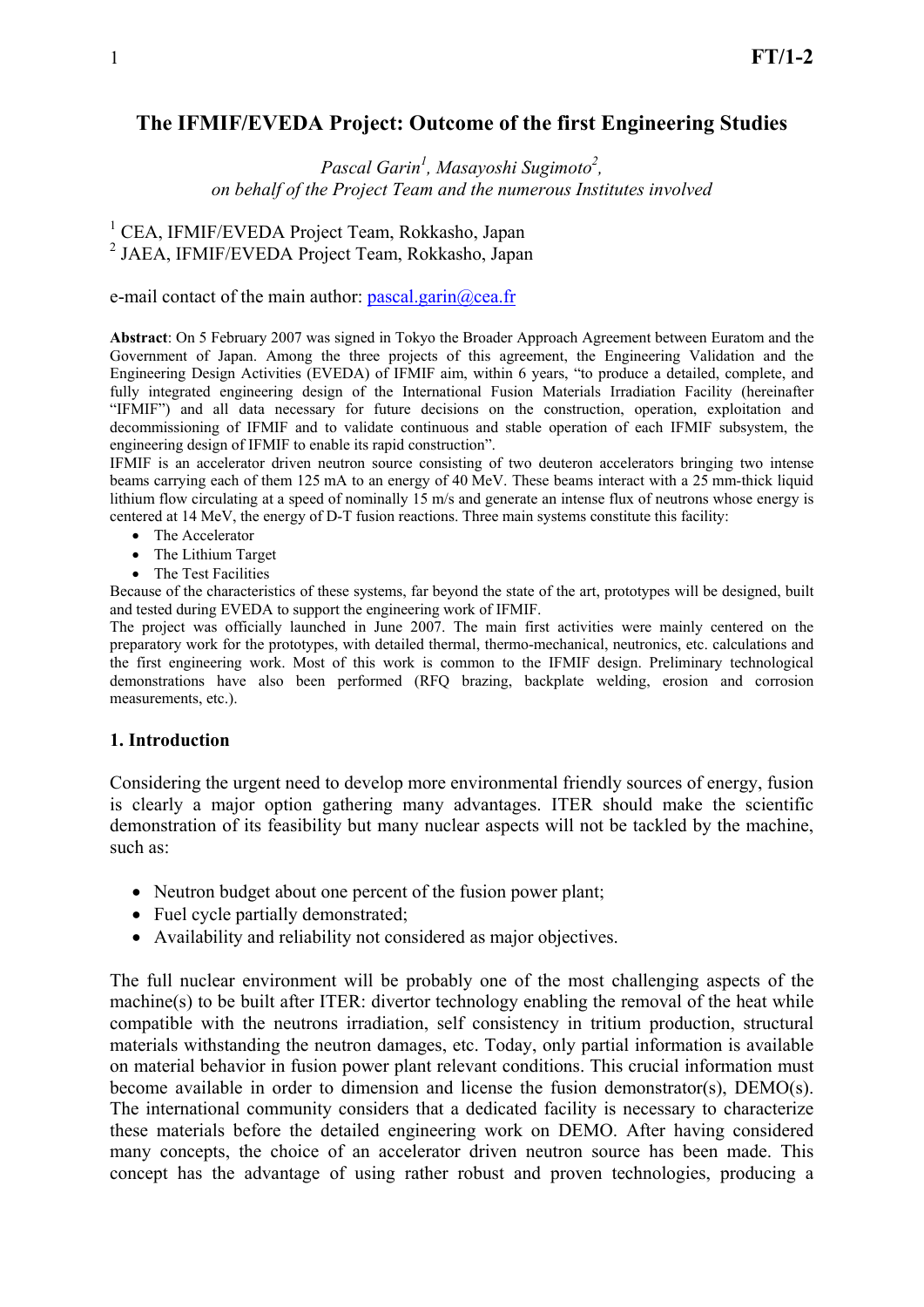neutron spectrum well in accordance with what is foreseen for a fusion power plant and producing a ratio dpa / He generation also similar to the one expected in the structural materials of DEMO. The installation should be able to operate in continuous with a rather high availability and produce an amount of neutrons similar to the one of DEMO (typically  $10^{18}$  neutrons/m<sup>2</sup>/s in the highest irradiation zone).

The principle of the International Fusion Materials Irradiation Facility (IFMIF) is the following:

- Two linear accelerators, carrying each of them an intensity of 125 mA of deuterons bring their energy to 40 MeV.
- These two beams, operating in continuous wave (CW) shaped in the High Energy Beam Transport (HEBT) line to have a cross section of  $200 \times 50$  mm<sup>2</sup> interact with a curtain of liquid lithium of 25 mm thick flowing at a nominal speed of 15 m/s in front of them.
- The interaction generates a large amount of neutrons with an energy peak of 14 MeV, as the D-T neutrons of fusion reactions, which interact with materials samples located in three main areas filled with test modules.
- Post Irradiation Experiment hot cells complete the facility.

The following figure synthesizes its principle.



*Figure 1: IFMIF is constituted of 3 main systems: the Accelerator Facility, the Lithium Target Facility and Test Facilities* 

After several conceptual phases, the Engineering Validation and Engineering Design Activities (EVEDA) of IFMIF have started in the frame of the Broader Approach agreement signed between Europe and Japan on 5 February 2007 and which harmoniously completes the ITER program launched 2 months and a half before. Two kinds of activities structure the project:

• The main goal is to deliver by June 2013 the detailed engineering design file of IFMIF, enabling its rapid construction, similarly to the EDA phase of ITER;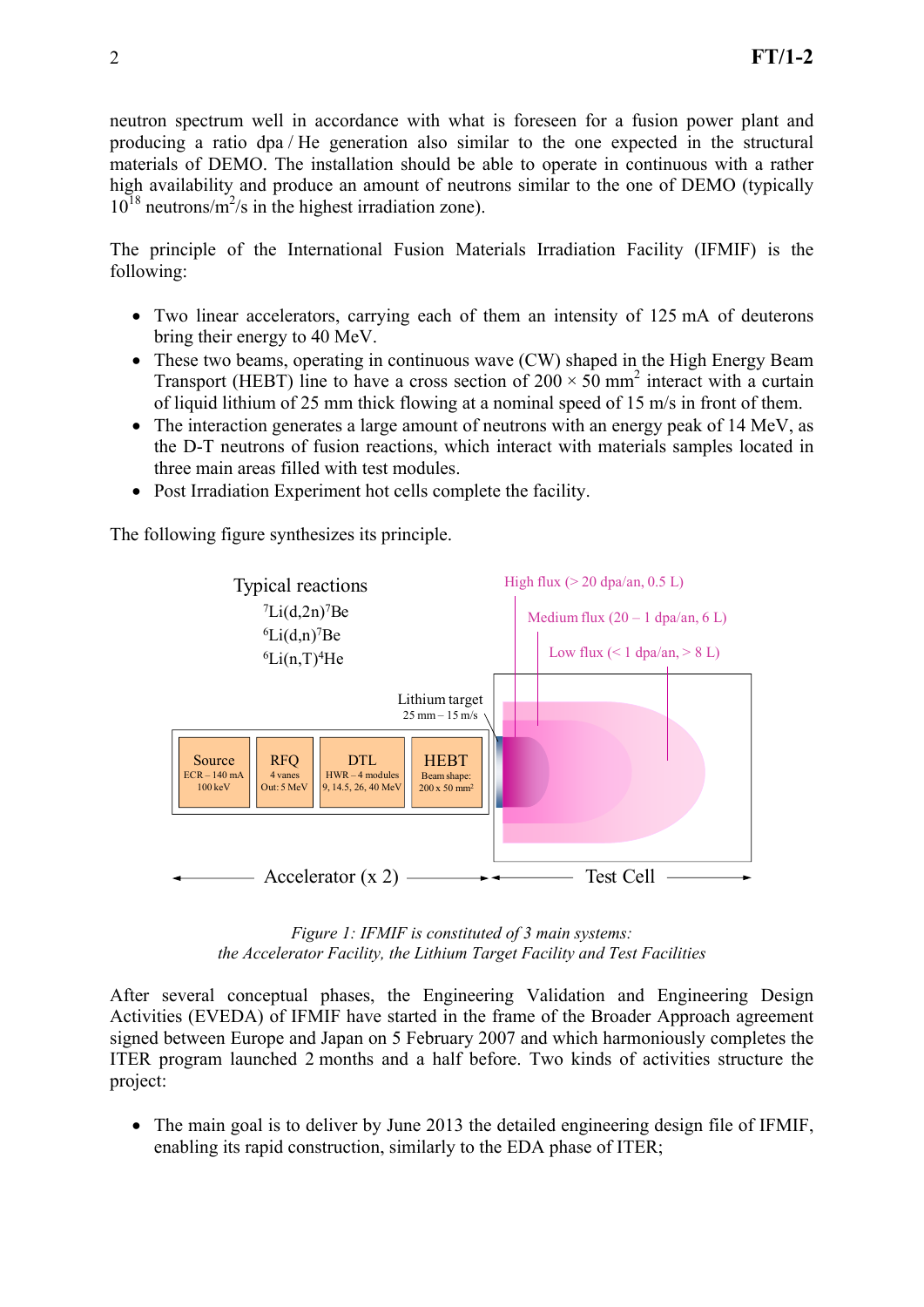- The validation of the main systems of the facility thanks to the design, manufacturing and tests of three main prototypes (similarly to the 7 large ITER EDA projects):
	- o The low energy part of the accelerator (up to 9 MeV), tested at full current (125 mA) in CW at Rokkasho, Japan;
	- o The lithium target, with a width of lithium flow at a reduced scale of 1/3, but including all purification (hot and cold traps) and monitoring systems foreseen for IFMIF, and tested at Oarai, Japan;
	- o The High Flux Test Module's main components, with in particular the irradiation of scale 1:1 rigs and thermo hydraulic demonstration of the modules.

Many Institutes in Europe and in Japan contribute to this project, under the overall coordination of a Project Team, located in Rokkasho, Japan. One year after its official start in June 2007, several concepts proposed in the Comprehensive Design Report (CDR) [1] have been confirmed or strongly modified. This paper proposes to summarize the work performed up to now and to show a rapid picture of the present situation.

## **2. Accelerator Facility**

The accelerator facility [2] can be roughly divided in 6 main subsystems:

- The **Injector and its associated Low Energy Beam Transport (LEBT) line**; the electron cyclotron resonance source, associated with a set of 4 shaping and accelerating electrodes generate the initial beam of 140 mA, 100 keV.
- The **RadioFrequency Quadrupole (RFQ)**: a four vane structure, with a total length of 9.78 m and divided in 8 main modules and 2 special ones at each end will bunch and then accelerate the beam to an energy of 5 MeV. A special care has been taken to minimize the beam losses, and privilege the low energy part for the unavoidable ones in order to minimize the activation; a great care also is made in the temperature monitoring of this delicate device.
- The **Matching Section**: this section, equipped with some diagnostics optimizes the beam before its acceleration in the DTL.
- The **Drift Tube Linac (DTL)**: the choice of a superconducting DTL using half-wave resonators has been made in May 2008, considering the numerous advantages of this technology: large existing operating base, minimized losses, which is of course of particular importance for an accelerator working in CW, shorter length (and real estate economies), easier integration of focusing magnets close to the accelerating cavities, etc. A sketch of the first module (tested during the EVEDA phase) is given in Figure 2.
- The **High Energy Beam Transport (HEBT) line**: this line propagates the beam to the liquid lithium target and transforms the initial cylindrical beam into a rectangular cross section of  $200 \times 50$  mm<sup>2</sup>. During EVEDA, a special diagnostic plate will be inserted in the HEBT to perform a thorough characterization of the beam, before its collection in the beam dump.
- The **RF system** has been standardized, to decrease its cost: two power units are considered: 105 and 220 kW. Each is composed of a pre-driver, a first amplification stage by means of tetrodes (output power of 11 kW, depending on the system) and the final amplification stage, also based on tetrodes. A total of 40 units of 105 kW and 64 units of 220 kW are required for the two linacs of IFMIF.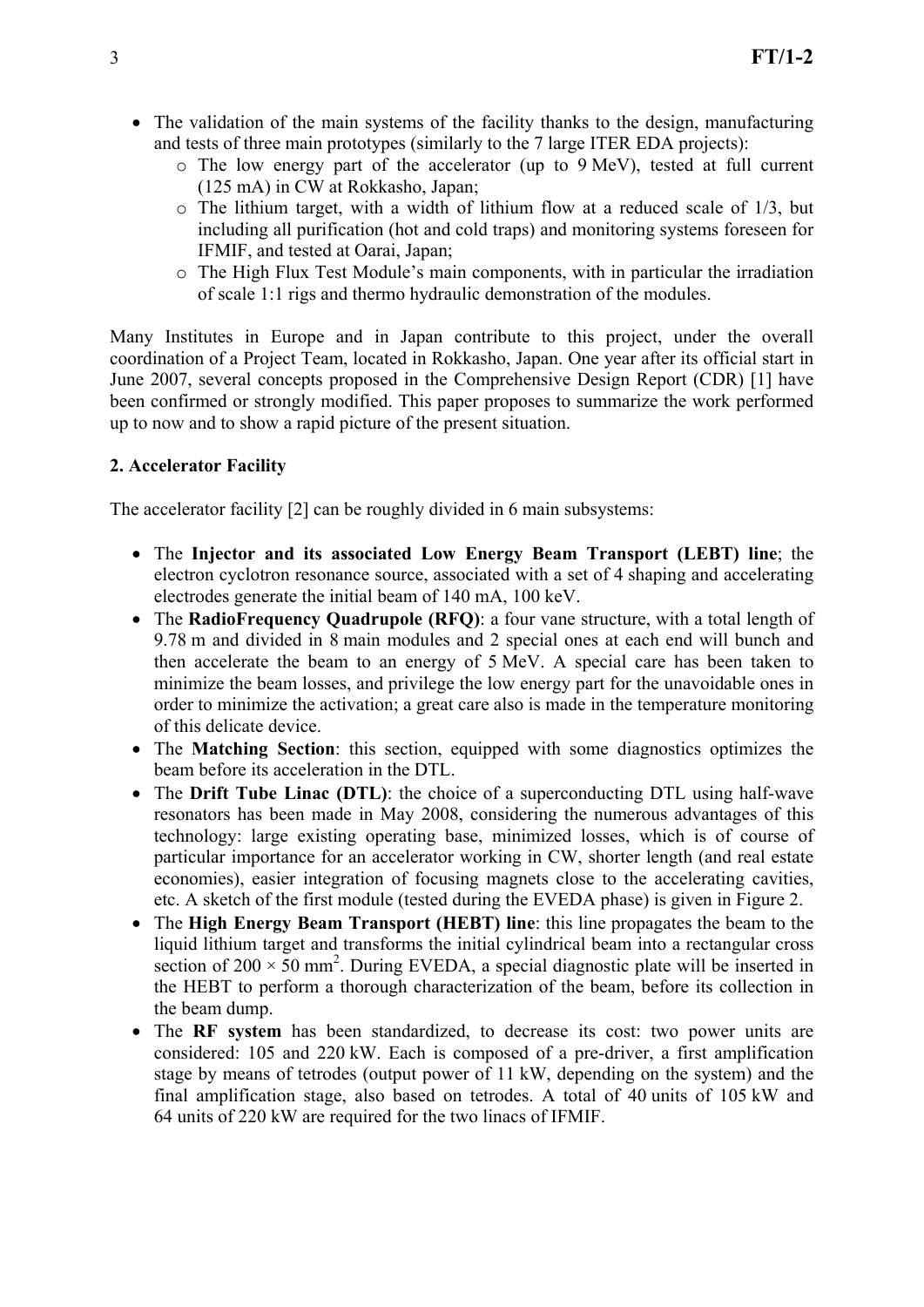

*Figure 2: General view of the first cryomodule of the DTL, to be tested during EVEDA* 

A Beam Dump [3], a classical three-layer control system, with a breakdown between the supervision system, and sub-system devoted electronics and facilities, including the construction of a dedicated building at Rokkasho, complete the work required for the prototype.

## **3. Lithium Target Facility**

The second main system of IFMIF is the liquid lithium target, whose principle is summarized in Figure 3 (see also [4]). The main specifications, common to EVEDA and IFMIF target assemblies in normal operation, are as follows:

| • Li speed at nozzle exit: $10-20$ m/s (operation range) |                                                       |
|----------------------------------------------------------|-------------------------------------------------------|
| • Li flow thickness and stability: $25 \pm 1$ mm         |                                                       |
| $\bullet$ Li temperature:                                | 250-300 °C (control range: 200-350 °C)                |
| • Materials:                                             | RAF steel (F82H, Eurofer): backplate, possibly nozzle |
|                                                          | Stainless steel 304L, 316L: other parts               |
| • Vacuum pressure:                                       | $10^{-3}$ Pa (at free-surface during operation)       |
|                                                          | $10^{-4}$ Pa (before Li charge)                       |

The main difference between the IFMIF and EVEDA loops is the width of the lithium flow on the backplate: 260 mm for IFMIF and 100 mm for the test loop, which will built and tested at Oarai, Japan, in a department of JAEA already equipped with sodium and NaK facilities.

Two options for the backplate are considered today, with the objective to propose a preferred one at the end of EVEDA:

- A "bayonet" concept [5], [6], based on a sliding backplate tightened with an o ring
- A welded lip sealed backplate [7]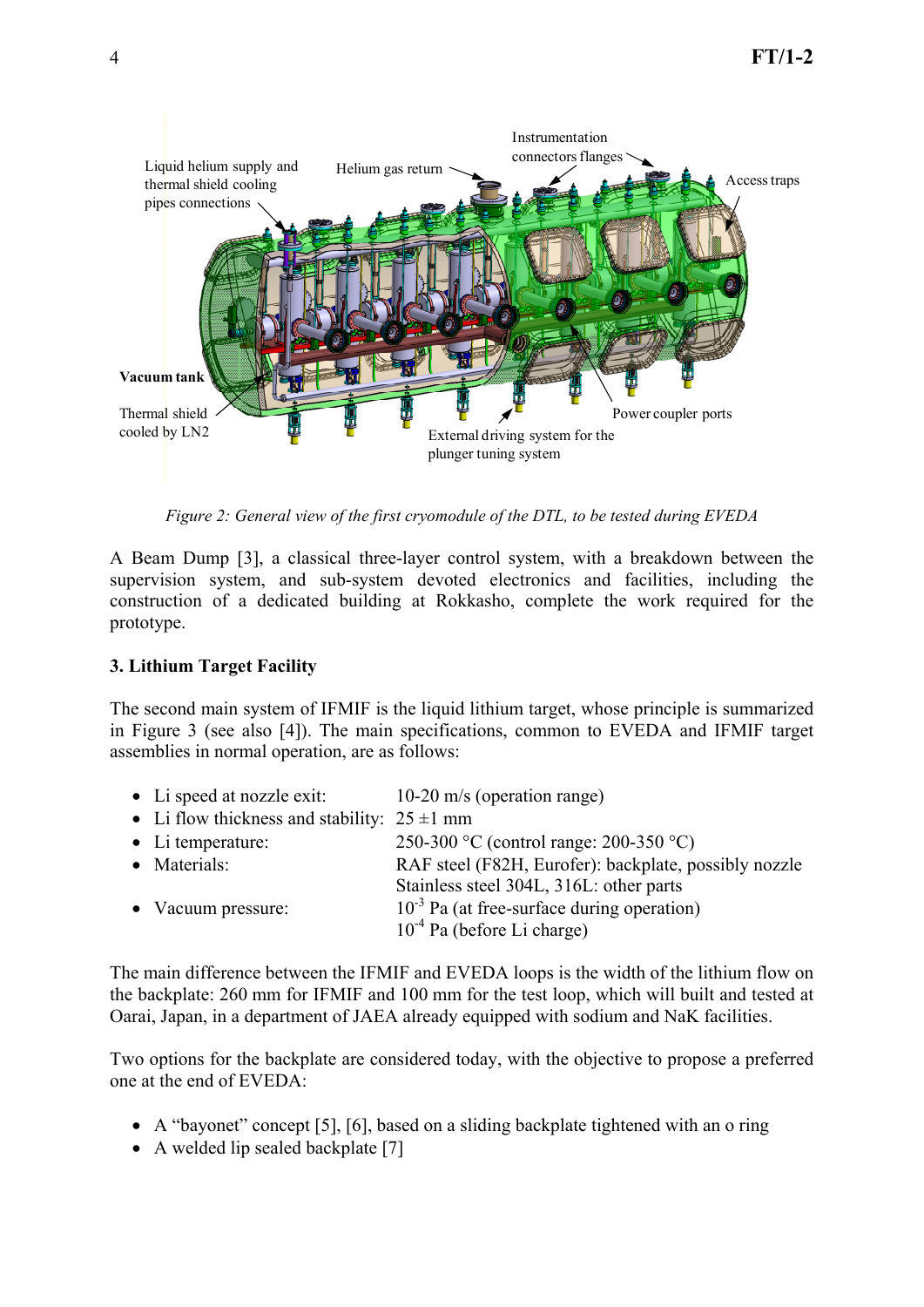

*Figure 3: Sketch of the lithium loop, with its main subsystems: the main Li loop with the target assembly, the quench tank, the electromagnetic pump and the purification and monitoring sub-loop* 

Thermo-mechanical calculations for the lip-seal proposal led to the insertion of a stress mitigation ring close to the lip, which strongly relaxes the stresses in the plate. Tests for asymmetric welding between 316L and F82H by TIG were performed not evidencing particular issues, while hardness of YAG-welded 316L/316L decreased somewhat in the fusion metal [8].

As for the Bayonet technology design of the test rigs to test the sealing capability of the Helicoflex HNV 200 type gasket against Li infiltration and corrosion induced damage has been completed. Design of the rigs to test dicronite treatment in place of lubricants by using ion beam irradiation has been completed. To evaluate the impact of the swelling phenomena on the functionality of the tightening system of the backplate, a preliminary evaluation of the damage rate on the bolting area of the backplate has been performed.

Preliminary neutron damage mapping of the backplate was calculated to provide input data for bayonet concept evaluation and qualification. Thermo-mechanical analysis of the backplate and its connecting part of the target assembly under nuclear heating in normal operation of IFMIF was done. Thermo-mechanical computations with setting up of a 3D FE model for the backplate was started and material properties before and after irradiation were acquired.

With respect to hydro-dynamics characteristics of the lithium flow, a nearly constant curvature radius of the backplate, from the nozzle exit to the quench tank is now proposed to avoid the generation of instabilities, in particular upstream. Recent experiments indeed show the importance of such optimizations, as well as the nozzle shape.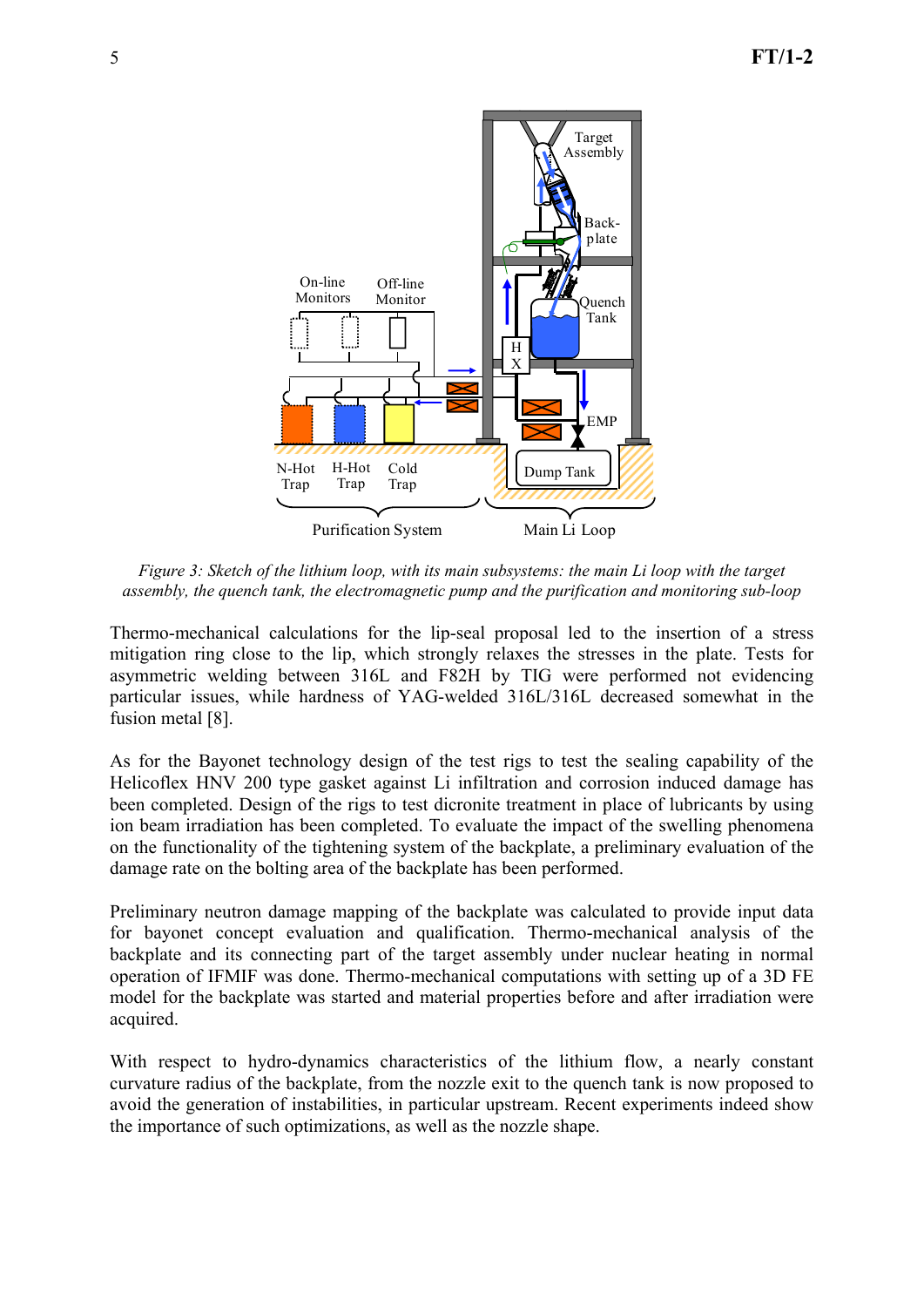An erosion/corrosion loop, Lifus 3, was completely commissioned, apart for the purification system, and filled with lithium. A purification system, consisting of three traps, was manufactured and should be installed on the Lifus 3 loop in 2008. The flow meter, filter and monitoring system were provided. First erosion/corrosion test of 1,000 hours with AISI 316 and Eurofer 97 specimens were concluded showing a better behavior of martensitic steels [9], but these experiments will continue to confirm this first tendency, in particular once the purification system is installed in Lifus 3. Experiments on reaction between Li and atmosphere gases were conducted at various temperatures. The removal and cleaning method and experiments on Li combustion were evaluated.

An intense preparatory work on the purification and monitoring systems was conducted during this first project phase:

- The removal of nitrogen in Li down to 10 wppm seems to be achievable by hot trap with titanium. To avoid the formation of TiN surface layer that suppresses further nitrogen gettering, Nitrogen gettering with Fe-Ti alloy or V-Ti alloy has been performed. These experiments, made in static conditions, conducted to the need to simulate in more realistic dynamic conditions the IFMIF purification system. Conceptual design of such a system has been made.
- The removal of tritium dissolved in Li down to 1 ppm requires the operation of hydrogen absorption by metallic Y at 250°C; however the removal of tritium down to 1 ppm by a hot trap has never been proved experimentally because of an oxide layer formed on as-received Y surfaces [10]. Basic performance of the small Y plate pretreated by acid HF for removing oxide was clarified and conceptual design of a tritium hot trap for flowing Li loop has been done.

### **4. Test Facilities**

In the Test Cell (see Figure 4), an optimization of the different modules is still undergoing, based on more complete neutronics calculations [11]. The challenges of the Test Facilities design are described in [12]. Three categories of modules are foreseen:

- The **High Flux Test Module** (HFTM): all specimens of reduced size are immersed in a NaK bath contained in rigs; these rigs are themselves heated thanks to an external heater located in grooves and the whole set of 12 rigs is regulated in temperature via a helium flow.
- **Medium Flux Test Modules**: 3 modules are contemplated:
	- o A Creep Fatigue Test Module
	- o A Tritium Release Test Module
	- o A Liquid Breeder Validation Module
- A **Low Flux Test Module**: a region where functional materials could be tested.

With the exception of the HFTM where substantial progress was performed, thanks to previous and advanced conceptual design of this module, including the fast procurement procedure for the HELOKA-LP loop at FZK, most of the activities during this first period were focused, as foreseen, on the definition of the main activities to be performed along the EVEDA phase, the review of documentation and the definition of boundary conditions [13]. There was also much progress on neutronics calculation as a previous step to some conceptual designs. Review and calculations for the Fission Microchamber also helped to define the conceptual design and the best options for the radiation monitor. Some calculations were also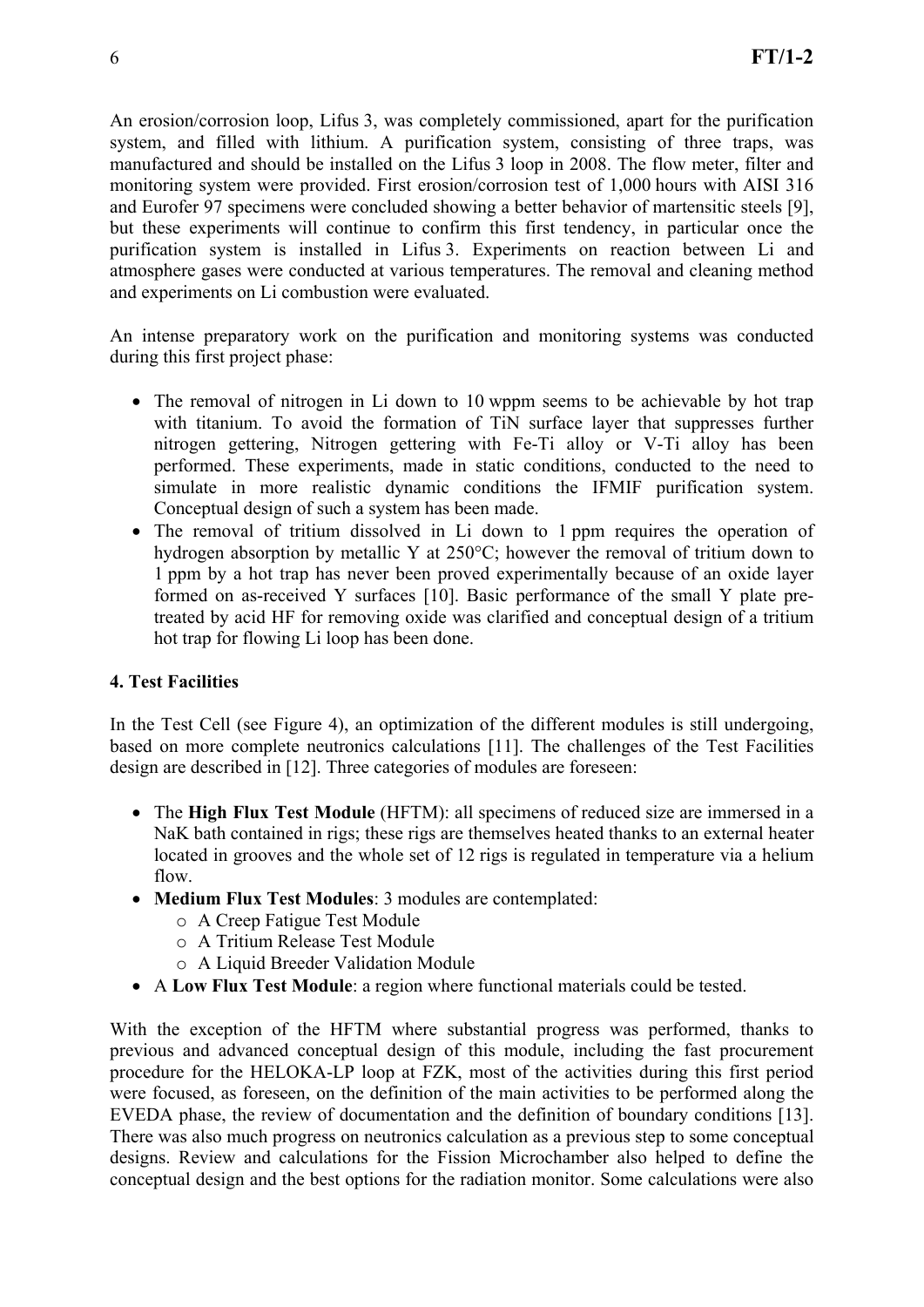performed for the Creep Fatigue module and the Tritium Release Module related with the control of temperature of specimens according to previous Conceptual Designs.

Main activities in the Test Facilities may be summarized as follows:

• The progress regarding the HFTM was focused on the design optimization, through experiments in the helium loop ITHEX, thermohydraulic calculations, the design of the Na/NaK filling station and the test of the brazing technique. An individual cooling of each row of rigs is now foreseen, enabling a much better control of the temperature of the samples (see Figure 3).



*Figure 4: New set-up of the High Flux Test Module, with an individual cooling of each rig and the addition of lateral rigs* 

- Design and procurement of the dedicated helium low pressure loop at Karlsruhe, HELOKA-LP, have been made, with the objective to complete the assembly early 2009.
- A first detailed conceptual model of the creep fatigue test module is now available, showing that the control of the temperature of samples can be obtained by an appropriate helium mass flow.
- Thermohydraulic analysis of two alternative conceptual designs for the tritium release test module was performed in view point of the temperature control of the test specimens.
- Burn up calculation of fission microchamber was performed to analyze the good performance of the radiation monitor following long irradiation periods.
- The IFMIF Target and Test Cell (TTC) is under complete review, (i) to mechanically separate the shielding from the delicate modules (ii) to improve the versatility of the Test Cell (iii) to ease the Remote Handling of the modules and of the target.
- A first review of measurement equipments and requirements in PIE Cells was performed.
- Development of tools for the implementation of new procedures that will be defined along the project was performed. An initial review of RH operations, assessment of the time required for the maintenance period, review of RH requirements of test cell components, assessment of feasibility of commercial RH equipment and tools and identification of open issues were performed.